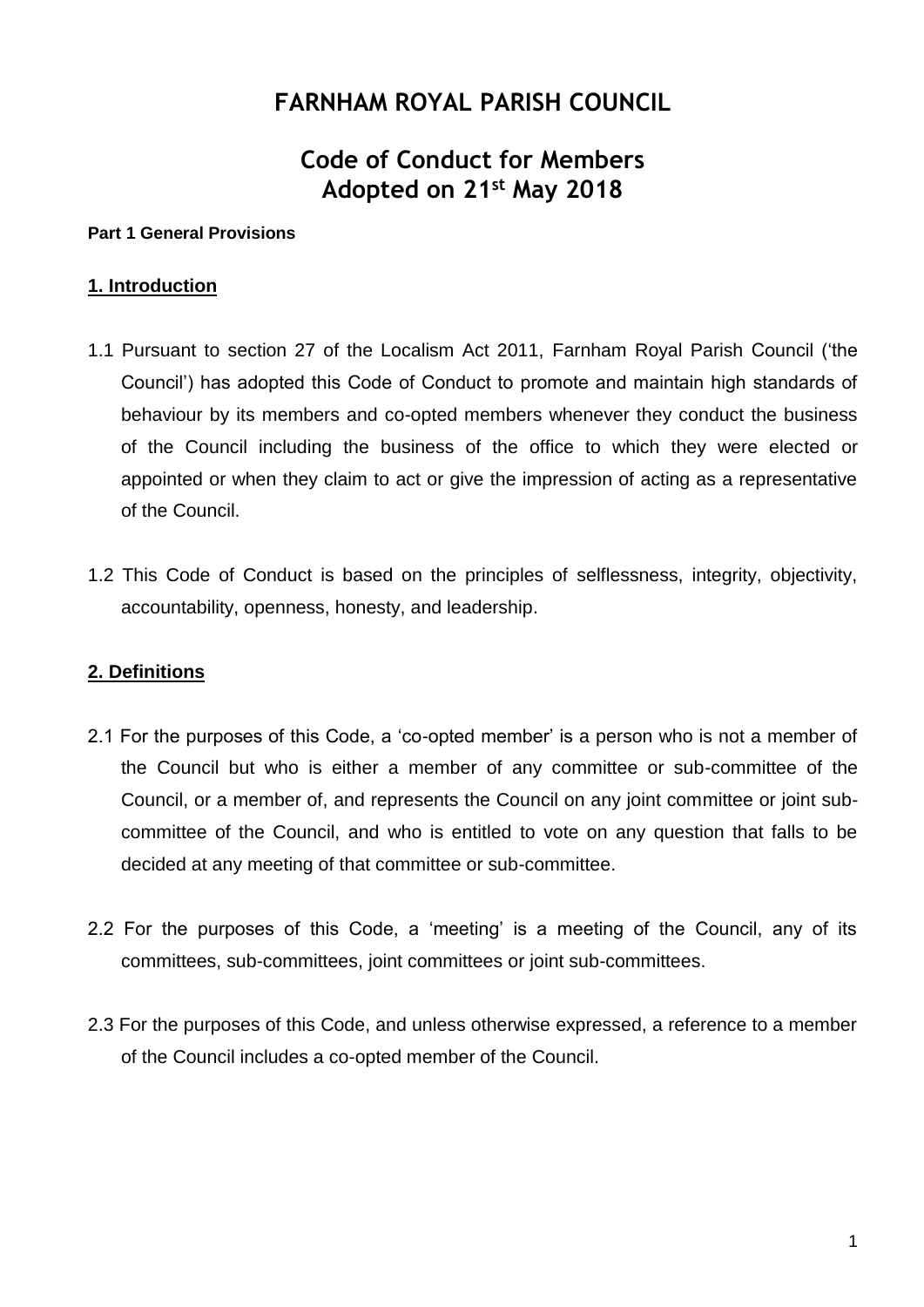## **3.Member obligations**

- When a member of the Council acts, claims to act or gives the impression of acting as a representative of the Council, he/she has the following obligations:-
- 3.1 He/she shall behave in such a way that a reasonable person would regard as respectful and not act in any way that could bring the council into disrepute.
- 3.2 He/she shall not act in a way which a reasonable person would regard as bullying or intimidatory.
- 3.3 He/she shall not seek to improperly confer an advantage or disadvantage on any person (including without limitation him/herself).
- 3.4 He/she shall use the resources of the Council in accordance with its requirements.
- 3.5 He/she shall not disclose information which is confidential or where disclosure is prohibited by law.
- 3.6 He/she shall exercise his/her own independent judgment, taking decisions for good and substantial reasons

## **Part 2 - Interests**

## **Personal interests**

- 4. In addition to the statutory requirements under the Act in relation to Disclosable Pecuniary Interests and save for the subject interest already having been declared as a Disclosable Pecuniary Interest and the statutory provisions complied with, the following Paragraphs 5 to 8 shall also apply.
- 5. (1) You have a personal interest in any business of the council where either—
	- (a) it relates to or is likely to affect—
		- (i) any body of which you are a member or in a position of general control or management and to which you are appointed or nominated by the council;
		- (ii) any body—
			- (aa) exercising functions of a public nature;
			- (bb) directed to charitable purposes; or
			- (cc) one of whose principal purposes includes the influence of public opinion or policy (including any political party or trade union),

of which you are a member or in a position of general control or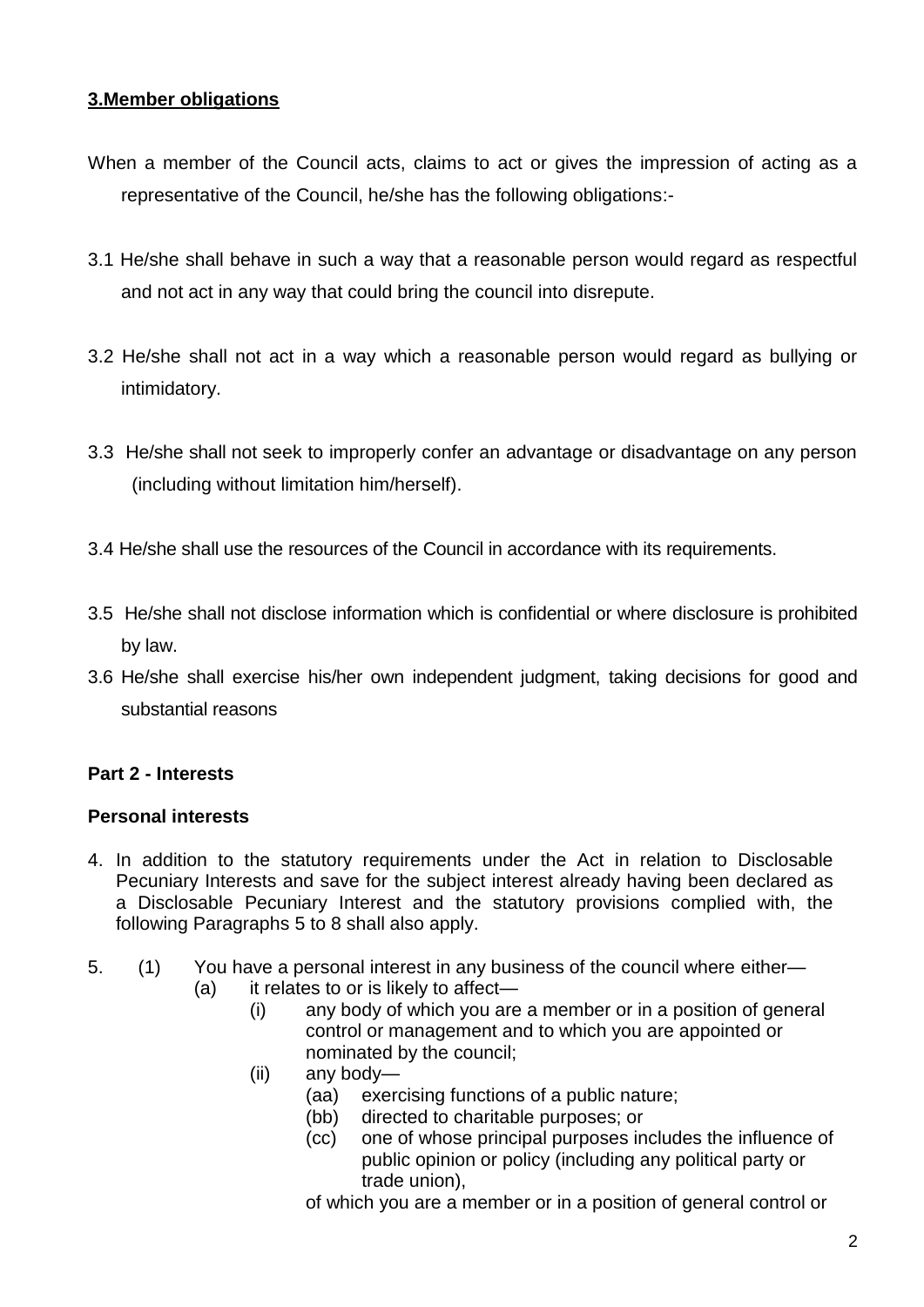management;

- (iii) any person or body who employs or has appointed you;
- (iv) the interests of any person from whom you have received a gift or hospitality with an estimated value of at least £50;
- (b) a decision in relation to that business might reasonably be regarded as affecting your well-being or financial position or the well-being or financial position of a relevant person to a greater extent than the majority of other council tax payers, ratepayers or inhabitants of the ward affected by the decision;
- $(2)$  In sub-paragraph  $(1)(b)$ , a relevant person is-
	- (a) a member of your family or any person with whom you have a close association; or
	- (b) any person or body who employs or has appointed such persons, any firm in which they are a partner, or any company of which they are directors;
	- (c) any person or body in whom such persons have a beneficial interest in a class of securities exceeding the nominal value of £25,000; or
	- (d) any body of a type described in sub-paragraph (1) (a) (i) or (ii).

## **Disclosure of personal interests**

- 6. (1) Subject to sub-paragraphs (2) to (4), where you have a personal interest in any business of the council and you attend a meeting of the council at which the business is considered, you must disclose to that meeting the existence and nature of that interest at the commencement of that consideration, or when the interest becomes apparent.
	- (2) Where you have a personal interest in any business of the council which solely relates to a body of which you are a member or in a position of general control or management and to which you are appointed or nominated by the council, you need only disclose to the meeting the existence and nature of that interest if that interest is prejudicial.
	- (3) Where you have a personal interest in any business of the council of the type mentioned in paragraph 5(1) (a) (iv), you need not disclose the nature or existence of that interest to the meeting if the interest was registered more than three years before the date of the meeting.
	- (4) Sub-paragraph (1) only applies where you are aware or ought reasonably to be aware of the existence of the personal interest.

## **Prejudicial interest generally**

7. (1) Subject to sub-paragraph (2), where you have a personal interest in any business of the council you also have a prejudicial interest in that business where the interest is one which a member of the public with knowledge of the relevant facts would reasonably regard as so significant that it is likely to prejudice your judgement of the public interest.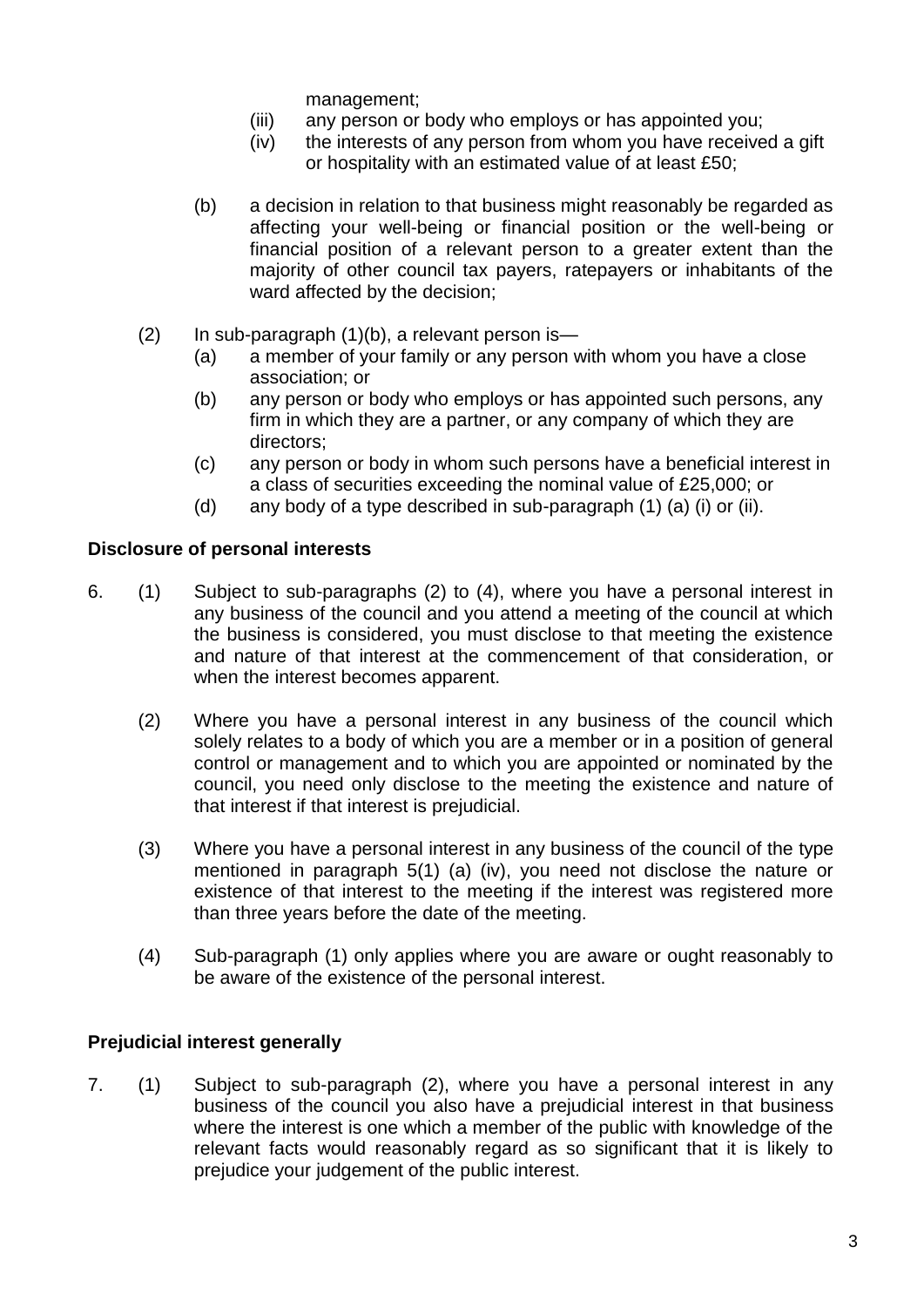- (2) You do not have a prejudicial interest in any business of the council where that business—
	- (a) does not affect your financial position or the financial position of a person or body described in paragraph 5;
	- (b) does not relate to the determining of any approval, consent, licence, permission or registration in relation to you or any person or body described in paragraph 5; or
	- (c) relates to the functions of the council in respect of—
		- (i) an allowance, payment or indemnity given to members;
		- (ii) any ceremonial honour given to members; and
		- (iii) setting council tax or a precept under the Local Government Finance Act 1992.

## **Effect of prejudicial interests on participation**

8. Where you have a prejudicial interest in any business of your council you must declare the existence and nature of your interest and you must not seek improperly to influence a decision about that business.

## **Disclosable Pecuniary Interest**

9. A Disclosable Pecuniary Interest (DPI) is as defined in 'The Relevant Authorities (Disclosable Pecuniary Interests) Regulations 2012' (The Regulations) and the categories of interest are set out in Appendix A.

**Note:** In addition to the statutory requirements under the Act, Council Procedure Rules

require you to withdraw from the room or chamber where the meeting is being held if

you have a DPI in an item of business being considered at that meeting unless a Dispensation has been granted pursuant to and in accordance with Section 33 of the Act.

#### **Part 3 - Registration of Members' Interests**

#### **Registration or Disclosure of members' interests**

- 10. (1) Subject to paragraph 11, you must, within 28 days of—
	- (a) in relation to a DPI, the Regulations coming into effect namely 1.7.12
	- (b) in relation to Personal Interests, this Code being adopted by or applied to the council; or
	- (a) otherwise your election or appointment to office (where that is later),

register in the council's register of members' interests, maintained under Section 29 of the Act, details of any DPI which you or your spouse or civil partner (or person with whom you are living as spouse or civil partner) may have, together with your personal interests where they fall within a category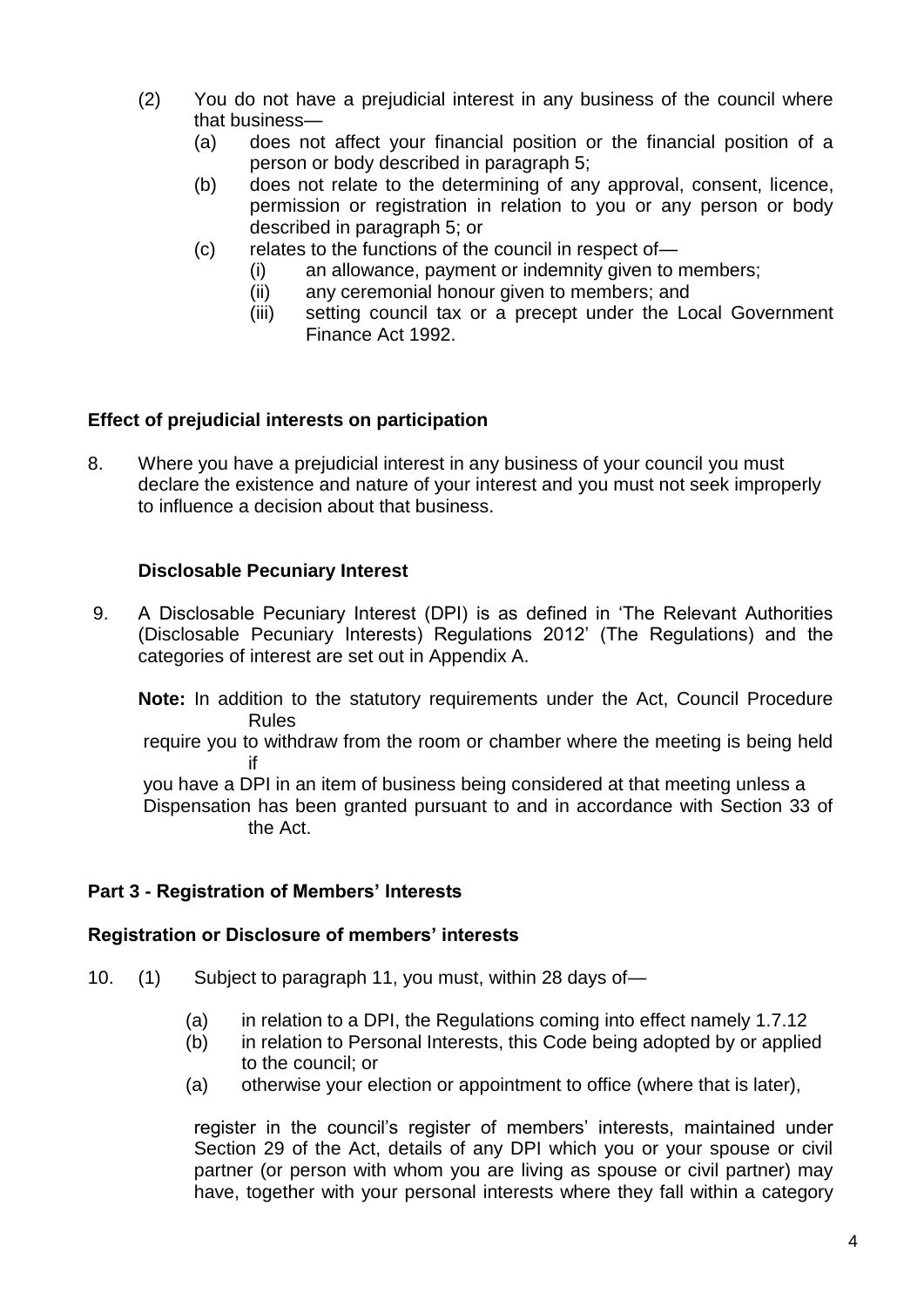mentioned in paragraph 5(1) (a), by providing written notification to the District Council's monitoring officer.

- (2) Failure to register or disclose any DPI in accordance with section 30(1) or 31(2), (3) or (7) of the Act, or participating in any discussion or vote in contravention of section 31(4) of the Act, or taking any steps in contravention of section 31(8) of the Act, is a criminal offence and risks a fine not exceeding level 5 on the standard scale (currently £5,000) or disqualification as a member for a period not exceeding 5 years.
- (3) Subject to paragraph 11, you must, within 28 days of becoming aware of any new DPI and/or personal interest or change to any DPI and/or personal interest registered under paragraph (1), register details of that new DPI and/or personal interest or change by providing written notification to the District Council's monitoring officer.
- (4) Subject to Paragraph 11, you are required to disclose the existence and nature of any DPI when it arises at a meeting even where already registered in the Register or pending registration so the minutes can be duly noted.

## **Sensitive interest**

- 11. (1) Where you consider that you have a sensitive interest (whether or not a DPI), and the District Council's monitoring officer agrees, if the interest is entered in the Council's register, copies of the register that are made available for inspection and any published version of the register, must not include details of the interest (but may state that the member has an interest the details of which are withheld under section 32 (2) of the Act) and any public declaration required need only state the fact an interest arises without further detail.
	- (2) You must, within 28 days of becoming aware of any change of circumstances which means that information excluded under paragraph (1) is no longer a sensitive interest, notify the District Council's monitoring officer asking that the interest be included in the Council's register of members' interests.
	- (3) In this Code, "sensitive interest" means an interest, the nature of which is such that you and the District Council's monitoring officer consider that disclosure of the details of the interest could lead to you, or a person connected with you, being subject to violence or intimidation.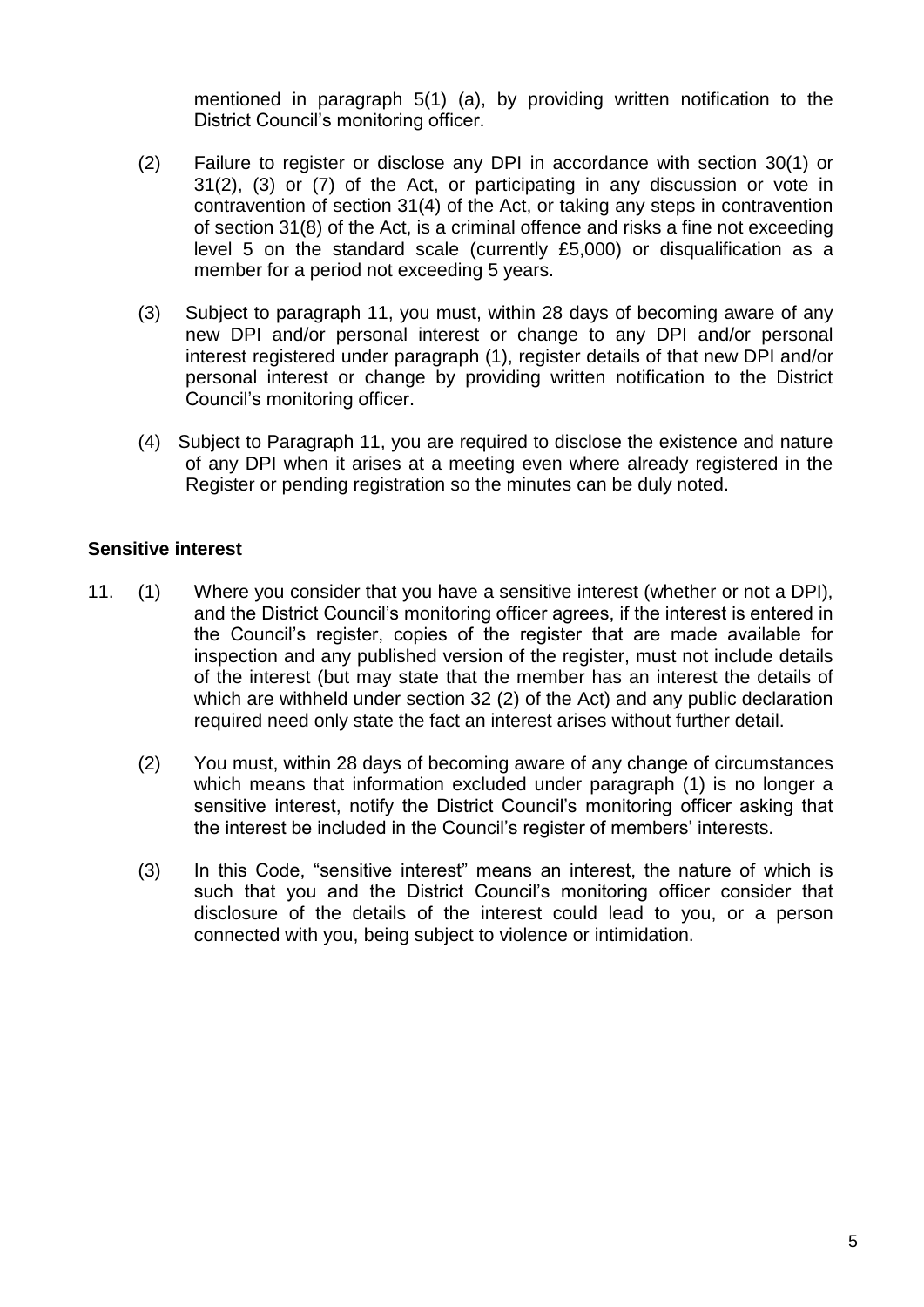## Appendix A

## Disclosable Pecuniary Interests

The duties to register, disclose and not to participate in respect of any matter in which a member has a DPI are set out in Chapter 7 of the Act.

DPI's are defined in the Regulations 2012 as follows –

| <b>Interest</b>            | <b>Prescribed description</b>                                                                                                                                                                                                                                                                                                                                                                                                                       |
|----------------------------|-----------------------------------------------------------------------------------------------------------------------------------------------------------------------------------------------------------------------------------------------------------------------------------------------------------------------------------------------------------------------------------------------------------------------------------------------------|
| Employment, office, trade, | Any employment, office, trade, profession or                                                                                                                                                                                                                                                                                                                                                                                                        |
| profession or vocation     | vocation carried on for profit or gain.                                                                                                                                                                                                                                                                                                                                                                                                             |
| Sponsorship                | Any payment or provision of any other financial<br>benefit (other than from the relevant authority)<br>made or provided within the relevant period in<br>respect of any expenses incurred by M in carrying<br>out duties as a member, or towards the election<br>expenses of M.<br>This includes any payment or financial benefit<br>from a trade union within the meaning of the<br>Trade Union and Labour Relations (Consolidation)<br>Act 1992). |
| Contracts                  | Any contract which is made between the relevant<br>person (or a body in which the relevant person<br>has a beneficial interest) and the relevant<br>authority-<br>(a) under which goods or services are to be<br>provided or works are to be executed; and<br>(b) which has not been fully discharged.                                                                                                                                              |
| Land                       | Any beneficial interest in land which is within the<br>area of the relevant authority.                                                                                                                                                                                                                                                                                                                                                              |
| Licences                   | Any licence (alone or jointly with others) to occupy<br>land in the area of the relevant authority for a<br>month or longer.                                                                                                                                                                                                                                                                                                                        |
| Corporate tenancies        | Any tenancy where (to M's knowledge)—<br>(a) the landlord is the relevant authority; and<br>(b) the tenant is a body in which the relevant<br>person has a beneficial interest.                                                                                                                                                                                                                                                                     |
| <b>Securities</b>          | Any beneficial interest in securities of a body<br>$where -$<br>(a) that body (to M's knowledge) has a place of<br>business or land in the area of the relevant<br>authority; and<br>(b) either-                                                                                                                                                                                                                                                    |